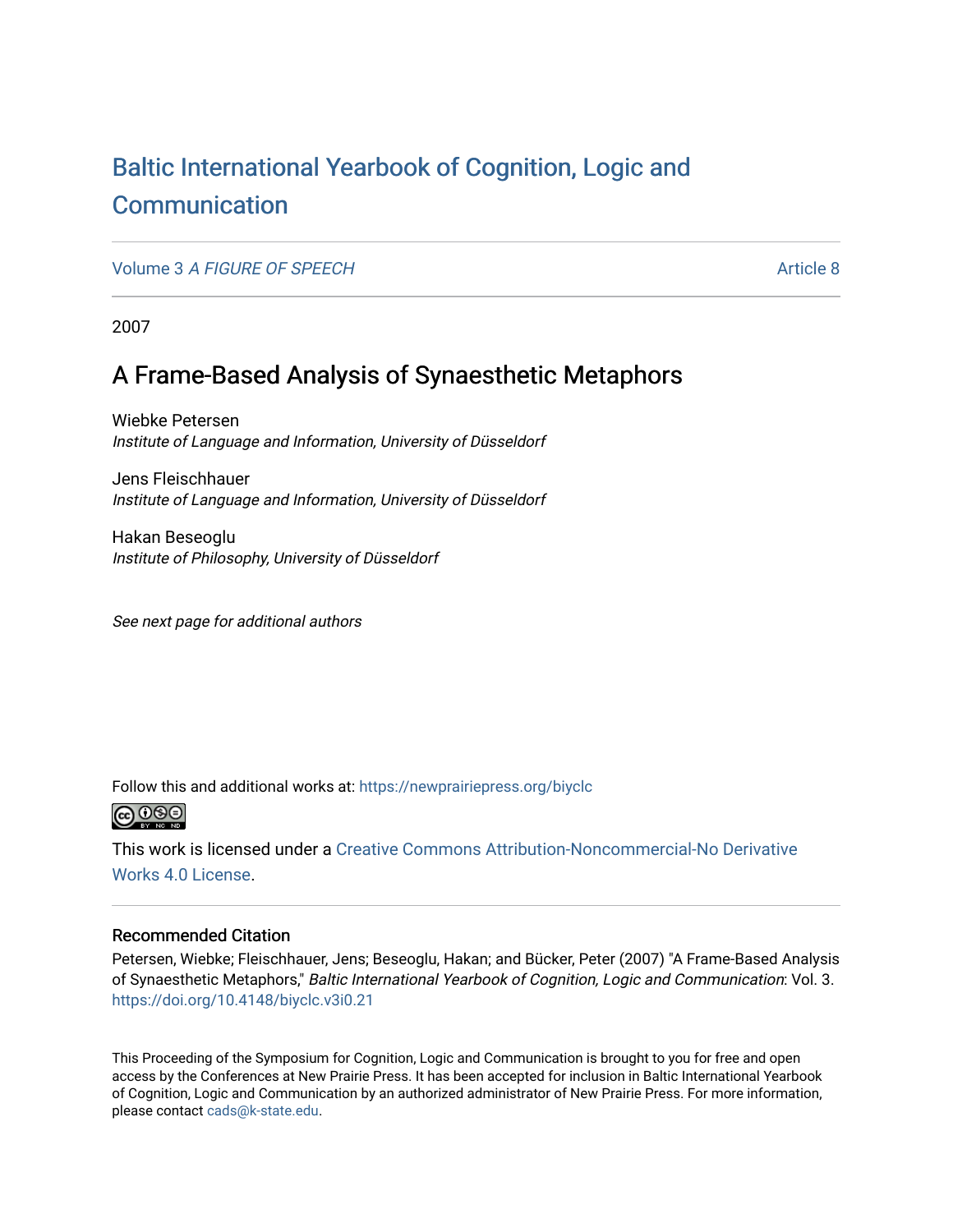# A Frame-Based Analysis of Synaesthetic Metaphors

## Authors

Wiebke Petersen, Jens Fleischhauer, Hakan Beseoglu, and Peter Bücker

This proceeding of the symposium for cognition, logic and communication is available in Baltic International Yearbook of Cognition, Logic and Communication: <https://newprairiepress.org/biyclc/vol3/iss1/8>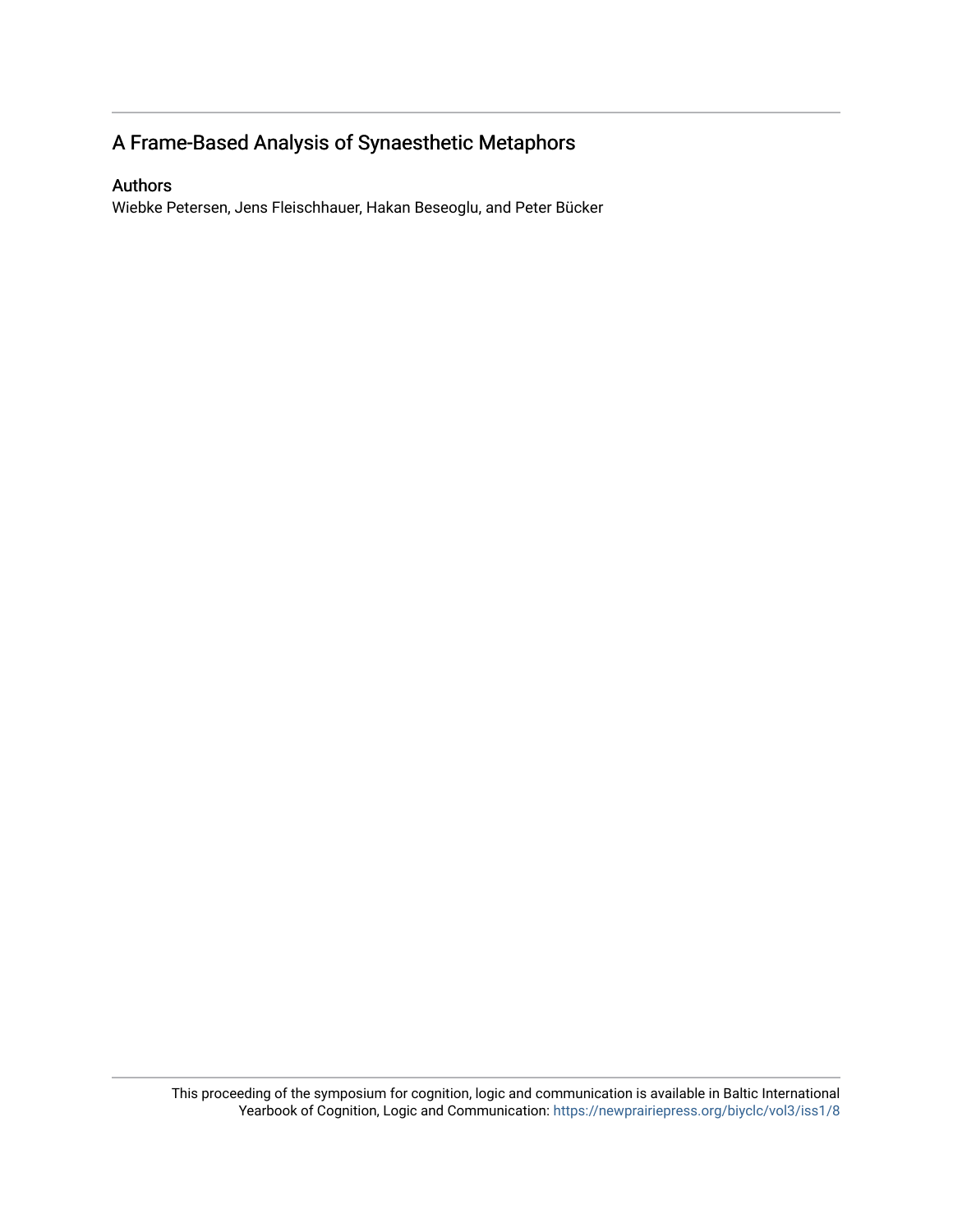<span id="page-2-1"></span>The Baltic International Yearbook of Cognition, Logic and Communication

Vol. 3: *<sup>A</sup> Figure of Speech*

<span id="page-2-2"></span> August <sup>2008</sup>pages 1[-22](#page-12-0)

WIEBKE  $\mathrm{PETERsen}^1,$  Jens Fleischhauer $^1,$  Hakan Beseoglu $^2,$ Peter Bücker<sup>1</sup> <sup>1</sup>Institute of Language and Information<sup>2</sup>Institute of PhilosophyUniversity of Düsseldorf

## A FRAME-BASED ANALYSIS OF SYNAESTHETIC **METAPHORS**

ABSTRACT: The aim of this paper is to use <sup>a</sup> frame-based account to explain some empirical findings regarding the accessibility of synaesthetic metaphors. Therefore, some results of empirical studies will be discussed with regard to the question of how much it matters whether the concep<sup>t</sup> of the source domain in <sup>a</sup> synaesthetic metaphor is <sup>a</sup> scalar or <sup>a</sup> quality concept. Furthermore, typed frames are introduced, and it is explained how the notion of <sup>a</sup> *minimal upper attribute* can be used in the analysis of adjective-noun compounds. Finally, frames are used to analyze synaesthetic metaphors; it turns out that they offer an adequate basis for the explanation of different accessibility rates found inempirical studies.

#### **1. INTRODUCTION**

For our concep<sup>t</sup> of synaesthetic metaphors, we follow prominent theories of metaphor which state that <sup>a</sup> metaphor is <sup>a</sup> mapping of <sup>a</sup> concep<sup>t</sup> from some source domain onto <sup>a</sup> concep<sup>t</sup> of some target domain, wherethe target and source domains are not identical [\(Black](#page-11-0) [1962](#page-11-0); Lakoff and

<span id="page-2-0"></span>Johnson [1980](#page-11-1)). For illustration, in the metaphorical sentence [\(1\)](#page-2-0) <sup>a</sup> concep<sup>t</sup> from the source domain of bodily motion (expressed by the verb 'bow') is mapped onto <sup>a</sup> concep<sup>t</sup> from <sup>a</sup> geographical target domain(expressed by the noun 'road').

(1) The road bows down into the valley.

The characteristic of synaesthetic metaphors is that their concepts are taken from domains involving sensory perception. For example, in the metaphor *silent color* the source domain concep<sup>t</sup> *silent* is mapped onto the target domain concep<sup>t</sup> *color*. The two concepts belong to different perceptual domains; the first centered around the sense modality *sound*and the second around the sense modality *vision*.

In this paper, we are specifically concerned with synaesthetic metaphors and thus will not be discussing synaesthesia in <sup>a</sup> neurological sense. We restrict ourselves to synaesthetic metaphors where the targe<sup>t</sup> and source domain concepts are taken from the perceptual domains of *vision*, *taste*, *touch*, *smell* and *sound*.[1](#page-10-0) Furthermore, we only discuss metaphors expressed by adjective-noun compounds.

The remainder of this paper is structured as follows: Sect. [2](#page-2-1) discusses some results of empirical studies with regard to the adequacy of directionality theses and with regard to how much it matters whether the source domain concep<sup>t</sup> in <sup>a</sup> synaesthetic metaphor is <sup>a</sup> scalar or <sup>a</sup> quality concept. Sect. [3](#page-5-0) introduces typed frames and explains how the notion of <sup>a</sup> *minimal upper attribute* can be used in the analysis of nonmetaphorical adjective-noun compounds and synaesthetic metaphors.

#### **2. SYNAESTHETIC METAPHORS**

#### *2.1. Directionality theses based on analyses of lyric corpora*

One of the first systematic studies of synaesthetic metaphors has to do with the directionality of mapping. [Ullmann](#page-11-2) [\(1967](#page-11-2)) claims that concepts of so-called lower senses (on the left of the hierarchy shown in Fig. [1\)](#page-3-0) should be more likely to occur in the source domain of synaes thetic metaphors, while concepts of higher senses (on the right side of the hierarchy) should be more likely to occur in the target domain. Histhesis of directionality entails that <sup>a</sup> metaphor with <sup>a</sup> concep<sup>t</sup> from <sup>a</sup>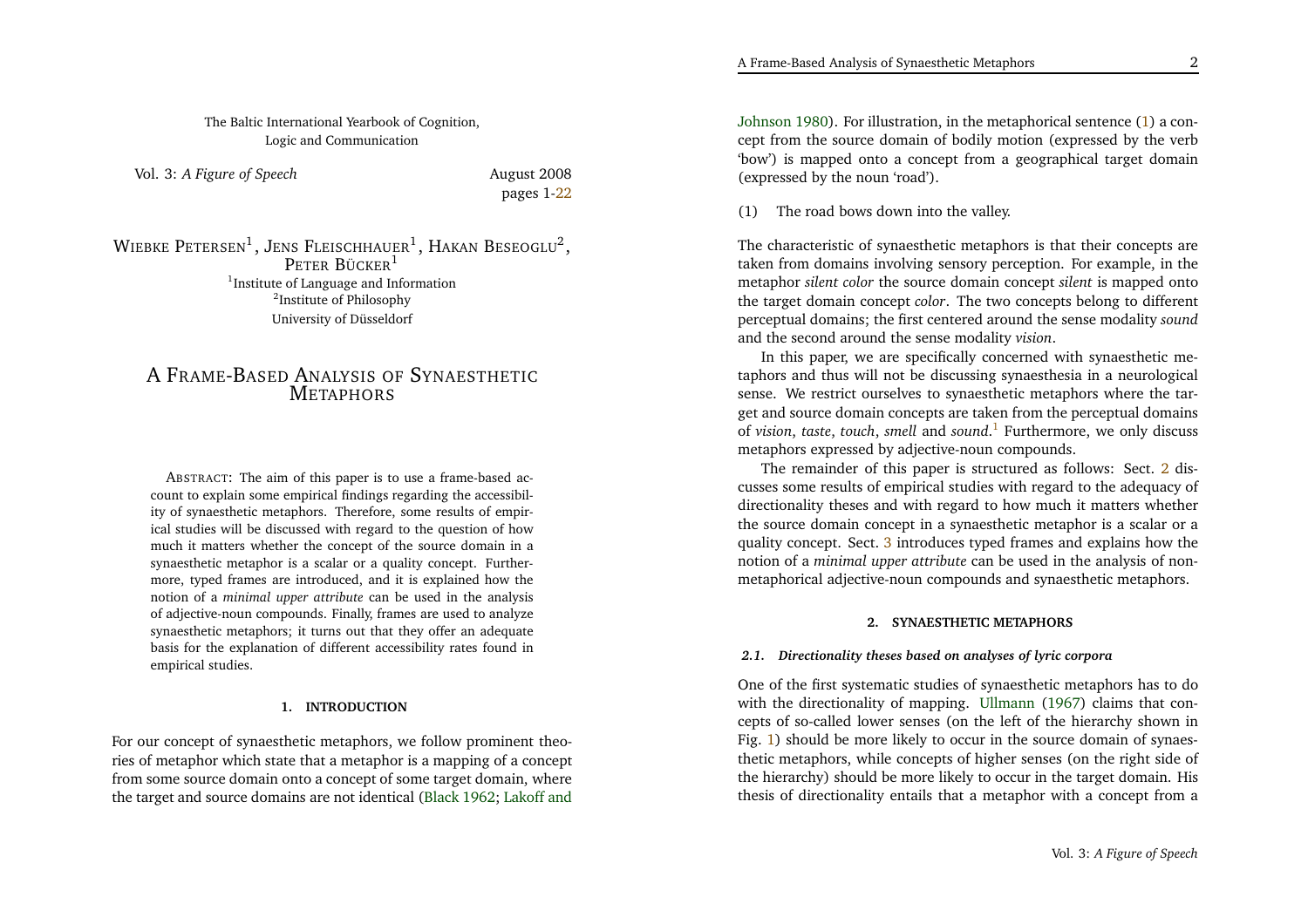

**Figure 1:** Directionality and the hierarchy of the senses according to [Ullmann](#page-11-2) [\(1967\)](#page-11-2).

source domain lower in the hierarchy of sense modalities than the concep<sup>t</sup> of the target domain should tend to occur more frequently in use than <sup>a</sup> metaphor with the reverse direction of domains. For example, <sup>a</sup> metaphor like *cold redness* (a mapping of *touch* onto *color*) is in line with the postulated hierarchy and therefore should be preferred to *red coldness* (a mapping of *color* onto *touch*), which contradicts the hierarchy. To establish his claim Ullmann analyzes examples from lyric poetrylike the following one:

Soft music like <sup>a</sup> perfume, and <sup>a</sup> sweet lightGolden with audible odours exquisite Swathe me with cerements for eternity. (Arthur Symons, "The Opium-Smoker", cit. after [Ullmann](#page-11-2)[1967](#page-11-2):275)

Subsequent directionality claims concerning the mapping of synaesthetic metaphors are more differentiated and complex [\(Williams](#page-11-3) [1976](#page-11-3); [Shen](#page-11-4) [1997](#page-11-4); [Yu](#page-11-5) [2003](#page-11-5)). [Williams](#page-11-3) [\(1976](#page-11-3)), for example, proposes <sup>a</sup> nonlinear hierarchy of sense modalities. Common to all the mentioned studies is that they are based on the analysis of lyric poetry. Hence the proposed directionality theses were constructed by counting the frequency of occurrences of different synaesthetic metaphors in lyricpoetry.

 It seems reasonable to postulate that if any version of the directionality thesis is empirically adequate for <sup>a</sup> certain language, then the choice of source and target domains should significantly influence the cognitive accessibility of <sup>a</sup> synaesthetic metaphor. Hence one can expec<sup>t</sup> to find such constraints in non-poetic uses of language as well.

#### <span id="page-3-0"></span>*2.2. <sup>A</sup> directionality thesis based on emprical studies*

<span id="page-3-1"></span>In [Werning](#page-11-6) *et al.* [\(2006](#page-11-6)) we empirically tested the directionality claims that have been made in the literature. German-speaking participants were asked to judge whether <sup>a</sup> certain synaesthetic metaphor was intuitively accessible or not. For that purpose, we constructed <sup>57</sup> random synaesthetic metaphors in the form of adjective-noun compounds. The adjectives represented the source domain concepts, while the nounsrepresented the target domain concepts.<sup>[2](#page-10-1)</sup> Care was taken to ensure that for each metaphor with <sup>a</sup> certain succession of source and target domain (e.g., *cold smell*) the complementary metaphor (*smelling coldness*) was tested as well. The idea behind concentrating on adjective-noun compounds was that they would constitute the simplest possible meta<sup>p</sup>hors and so not induce reference to <sup>a</sup> relevant context of some sort. It was very important to rule out the possibility that contextual factors would influence the accessibility of the metaphors under consideration. The adjective-noun compounds presented to the test subjects were not preselected with respec<sup>t</sup> to their interpretability and thus expressed only potentially understandable synaesthetic metaphors. In the following we use the term 'synaesthetic metaphor' for any expression which isbuilt according to our definition, whether or not it is interpretable.

Our results sugges<sup>t</sup> that three independent factors seem to influence the cognitive accessibility of synaesthetic metaphors: the frequency of the metaphor's head (all word frequencies were taken from the German version of the CELEX corpus [Baayen](#page-11-7) *et al.* [1995](#page-11-7), which consists of about six million items), the morphological derivation of the adjectival modifier and the directionality of the mapping. The more frequent the metaphor's head is in the language, the more accessible the metaphor. Additionally, the accessibility of the metaphor decreases if the modifier is morphologically derived from <sup>a</sup> verb or <sup>a</sup> noun. These two factors might affect all interpretations of metaphorical or even non-metaphorical expressions, but the influence of directionality seems to occur specifically in the case of synaesthetic metaphors. Fig. [2](#page-4-0) shows the results of our analysis with respec<sup>t</sup> to directionality. (The factors of word frequency and morphological complexity were carefully ruled out in the study inorder to focus squarely on directionality.)

 Our results do sugges<sup>t</sup> suppor<sup>t</sup> for the thesis that the accessibilityof <sup>a</sup> synaesthetic metaphor does depend on the direction of the map-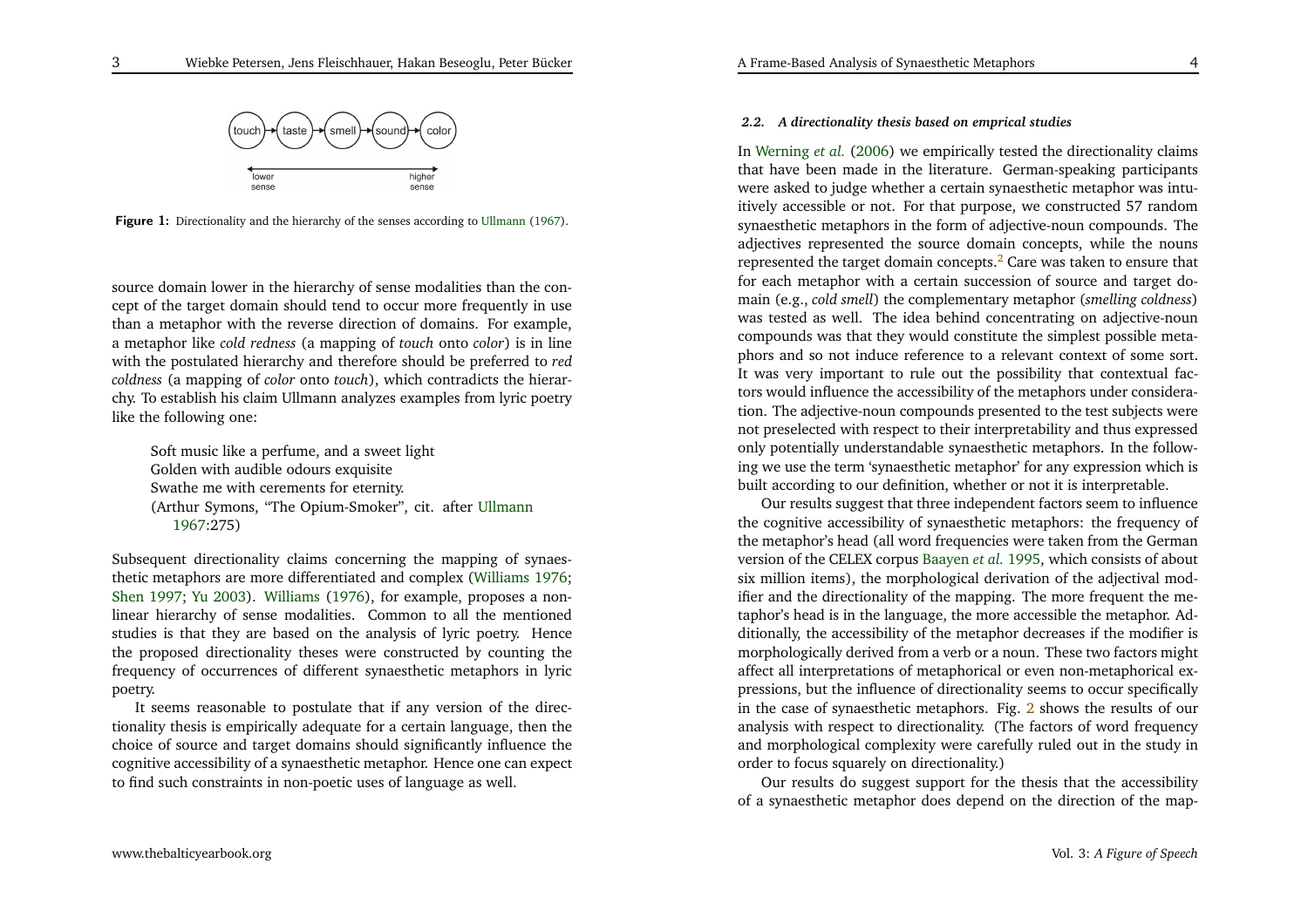



<span id="page-4-5"></span>5

<span id="page-4-6"></span><span id="page-4-0"></span>(b) Directionality hierarchy. Solid arrows show directions significantly rated as 'accessible', while dotted arrows represen<sup>t</sup> neither significantly impeded nor enhanced directions. <sup>A</sup> missing arrow indicates <sup>a</sup> direction significantly rated as 'inaccessible'.

Figure 2: Identified influences of directionality and the resulting directionality hierarchyaccording to empirical data by [Werning](#page-11-6) *et al.* [\(2006](#page-11-6)).

<sup>p</sup>ing from source to target domain concepts, and on which source and target domains (vision, hearing, taste, etc.) are involved in the meta<sup>p</sup>hor. In Fig. [2\(a\)](#page-4-1) the deviations from the null hypothesis, that there is no directionality effect, are shown. Based on these accessibility resultsthe directionality hierarchy in Fig. [2\(b\)](#page-4-2) was constructed. The hierarchy in Fig. [2\(b\)](#page-4-2) is <sup>a</sup> graphical illustration of our directionality claim, whileFig. [2\(a\)](#page-4-1) presents the results of the empirical investigation, on which the directionality thesis is based. $^3$  $^3$  We are aware that this directionality claim does not hold for every metaphor. Insofar as it expresses only statistical tendencies, deviations are to be expected. However, there were some cases of striking differences in accessibility that might be problematic for our directionality thesis. These cases could not be ex<sup>p</sup>lained in terms of frequency, derivation or directionality. For example: there are differences in subjects' judgments regarding the following twometaphors, which both map <sup>a</sup> visual concep<sup>t</sup> onto an auditory concept:

- <span id="page-4-4"></span><span id="page-4-3"></span><span id="page-4-1"></span>(2) gelbe Ruhe ('yellow silence')
- (3) blasser Klang ('pale sound')

All subjects assessed the first metaphor [\(2\)](#page-4-3) as 'not accessible', but for 93% the second metaphor [\(3\)](#page-4-4) was accessible, despite the fact that the modifiers are both not morphologically derived, and that the metaphors share the same directionality (*color* onto *sound*). Moreover, the frequency of the adjective 'gelb' (203) exceeds the frequency of the adjective 'blass' (101).

<span id="page-4-2"></span>One has to ask, how can the mentioned findings be explained, and especially, how do these two metaphors differ? There is <sup>a</sup> basic difference between the concep<sup>t</sup> types *yellow* and *pale*. *Pale* is <sup>a</sup> scalar concept, while *yellow* is <sup>a</sup> quality concept. Scalar concepts not only form antonym pairs (e.g. pale and colorful, hot and cold), they also need <sup>a</sup> contextually fixed norm for their interpretation. Quality concepts like color terms, by contrast, do not form antonym pairs, but instead form an incompatible set. This means that, for example, *red* can not be seenas the opposite of *blue* and *blue* can not be seen as the opposite of *green*.

The following sentences mentioned by [Lehrer](#page-11-9) and Lehrer [\(1982](#page-11-9):495) illustrate this difference between scalar and quality concepts:

- (4) If the coffee is cool and the tea is lukewarm, which one iswarmer?
- (5) If Jane's dress is orange and Mary's dress is yellow, whose dressis more purple?

According to [Lehrer](#page-11-9) and Lehrer [\(1982](#page-11-9)), answering the first question should be easy; surely the tea is warmer than the coffee. But what about the second sentence? Which dress is more purple? It is possible to say: 'orange is more purple-like then yellow', but this does not indicate that*orange* and *yellow* lie on <sup>a</sup> purple-scale.

As <sup>a</sup> consequence of the differences between the two concep<sup>t</sup> types, the comparative forms of scalar adjectives and quality adjectives areinterpreted in different ways.

(6) This color is brighter than that color.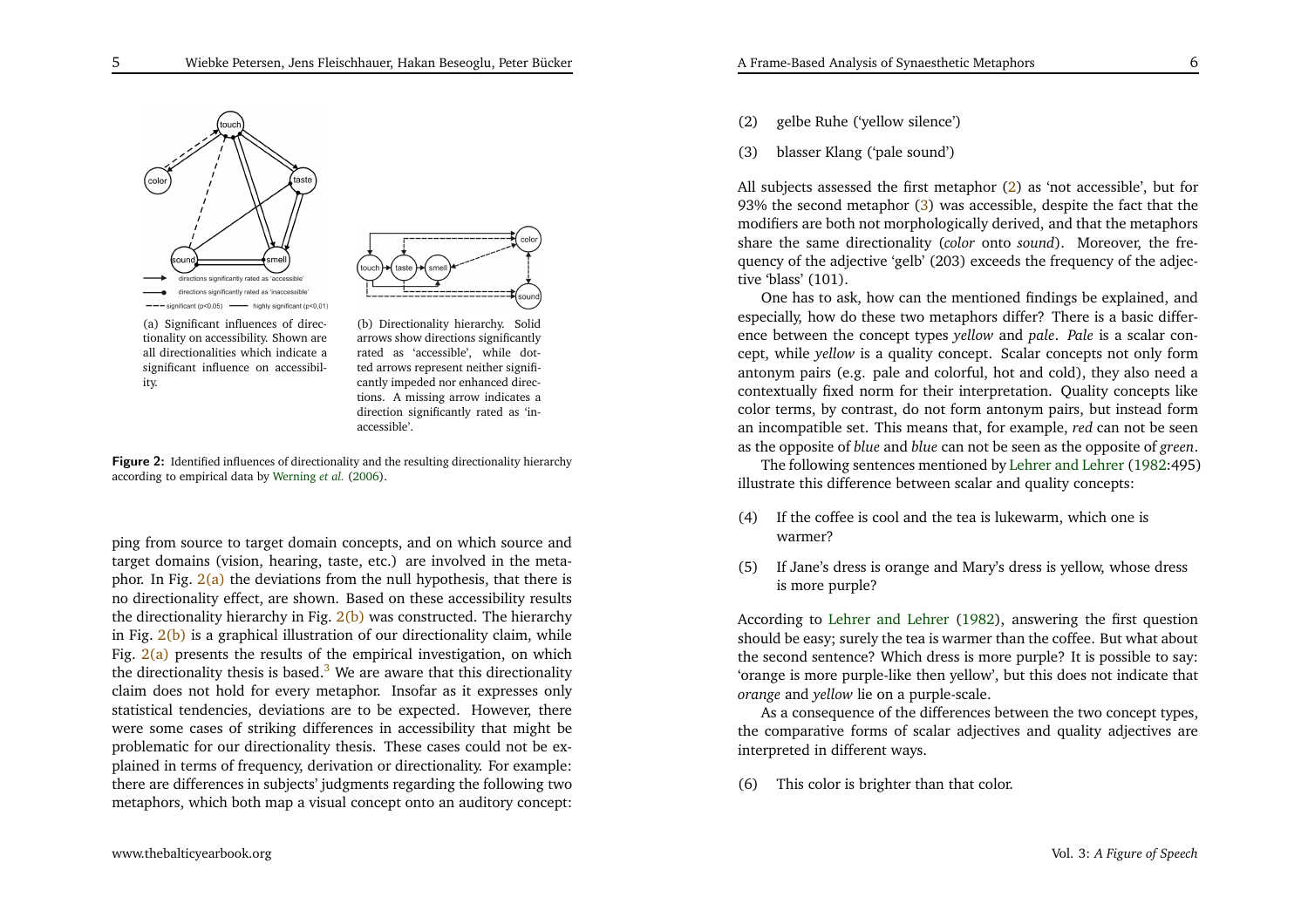<span id="page-5-0"></span><sup>A</sup> sentence like [\(6\)](#page-4-5) means that the first color occupies <sup>a</sup> higher <sup>p</sup>lace on the brightness scale than the second color. The use of <sup>a</sup> comparative form of <sup>a</sup> color concept, by contrast, has <sup>a</sup> rather different interpretation.

(7) This color is more red than that color.

Sentence [\(7\)](#page-5-1) means that there is <sup>a</sup> focal red and that one of the colors is more similar to this focal red then the other color. [Lehrer](#page-11-9) and Lehrer $(1982:495)$  $(1982:495)$  state: "[...] the scalability of color terms, as exhibited by <sup>p</sup>hrases such as *very red*, *fairly red*, *<sup>A</sup> is more red than <sup>B</sup>* indicates not <sup>a</sup> single dimensional color scale, but rather the existence of <sup>a</sup> focal point for each color". Thus, comparative forms are interpreted differently depending on the type of concep<sup>t</sup> they are applied to. Thus, the distinctionbetween these concep<sup>t</sup> types is linguistically motivated.

<span id="page-5-4"></span>In order to test the influence of these concep<sup>t</sup> types on the accessibility of synaesthetic meta[p](#page-11-10)hors[,](#page-11-10) we did <sup>a</sup> second study (Beseoglu and Fleischhauer [2007](#page-11-10)) and created <sup>a</sup> new random set of synaesthetic metaphors. This time, the source domain was restricted to quality and scalar concepts from the domain of *vision*. All these concepts were combined with three different heads: *Geräusch* 'sound', *Geruch* 'smell' and *Geschmack* 'taste'.[4](#page-11-11) By restricting ourselves to these three nouns we ruled out another factor potentially influencing our data: concepts like *taste* and *sweet* differ fundamentally in that the first one denotes an *attribute* and the second <sup>a</sup> *value* of that attribute (cf. Sect. [3.1\)](#page-6-0). Note that we did not use *touch* as <sup>a</sup> target domain concep<sup>t</sup> because the German analogue *Gefühl* is ambigously used. The metaphors were judged with respec<sup>t</sup> to their intuitive accessibility by <sup>85</sup> German-speaking participants. In addition to accessibility, the same variables as in the the first study were analyzed. Neither the frequency of the target and source domain concepts nor the morphological derivation of the adjectives used in the source domain showed any effect on metaphor accessibility. Thus, it remains unclear whether these factors have any influence on the accessibility of synaesthetic metaphors. Concept type was the only variable which had an effect in our study.

The null hypothesis was again that there would be no directionality effects on the accessibility of synaesthetic metaphors, thus an equipartition was expected. We used the value <sup>+</sup><sup>1</sup> for 'accessible' and -1 for

<span id="page-5-3"></span>

|            | quality concept<br>onto smell                                 | quality concept | quality concept              |
|------------|---------------------------------------------------------------|-----------------|------------------------------|
|            |                                                               | onto taste      | onto sound                   |
| N          | $\begin{array}{ c } \hline 209 \\ -0.59** \hline \end{array}$ | 212             | 216                          |
| mean value |                                                               | $-0.47**$       | $-0.69**$                    |
|            |                                                               |                 |                              |
|            | scalar concept scalar concept<br>onto smell onto taste        |                 | scalar concept<br>onto sound |
| N          | 214                                                           | 211             | 208                          |
| mean value | $-0.07$                                                       | 0.15            | 0.43                         |
|            |                                                               |                 |                              |

<span id="page-5-2"></span><span id="page-5-1"></span><sup>A</sup> Frame-Based Analysis of Synaesthetic Metaphors

Table 1: Comparison of metaphors with quality and scalar concep<sup>t</sup> types as sourcedomain concept.

'not accessible', so that <sup>a</sup> mean value of <sup>0</sup> would indicate the null hypothesis. <sup>A</sup> t-test was used to calculate significant deviations (p *<sup>&</sup>lt;* 0.05) from the expected mean value. The results are shown in Table [1.](#page-5-2) Highlysignificant results are marked with '\*\*' (p *<sup>&</sup>lt;* 0.01).

The data in Table [1](#page-5-2) show <sup>a</sup> clear difference between the accessibility of metaphors involving quality concepts and those using scalar concepts. All directions with *quality concepts* in the source domain were significantly impeded. On the other hand, when *scalar concepts* were used in the source domain they exhibited no significant inhibition of accessibility. We even observed <sup>a</sup> significant enhancement in the case ofmapping <sup>a</sup> scalar concep<sup>t</sup> onto *sound*.

Given this data, it seems reasonable to divide the concepts associated with sense modalities into two different classes (*scalar* and *quality*), both for linguistic reasons and in view of the empirical results. The differentiation shown by our study indicates <sup>a</sup> further variable influenc-ing the accessibility of synaesthetic metaphors, namely concept type.<sup>[5](#page-11-12)</sup>

To sum up, in the second study metaphors like *bright sound* or *gloomy smell* appeared to be 'accessible', while metaphors like *red sound* or *black smell* appeared to be 'inaccessible'. Now the question arises: how can this dependency of accessibility on the concep<sup>t</sup> types involvedin metaphors be explained?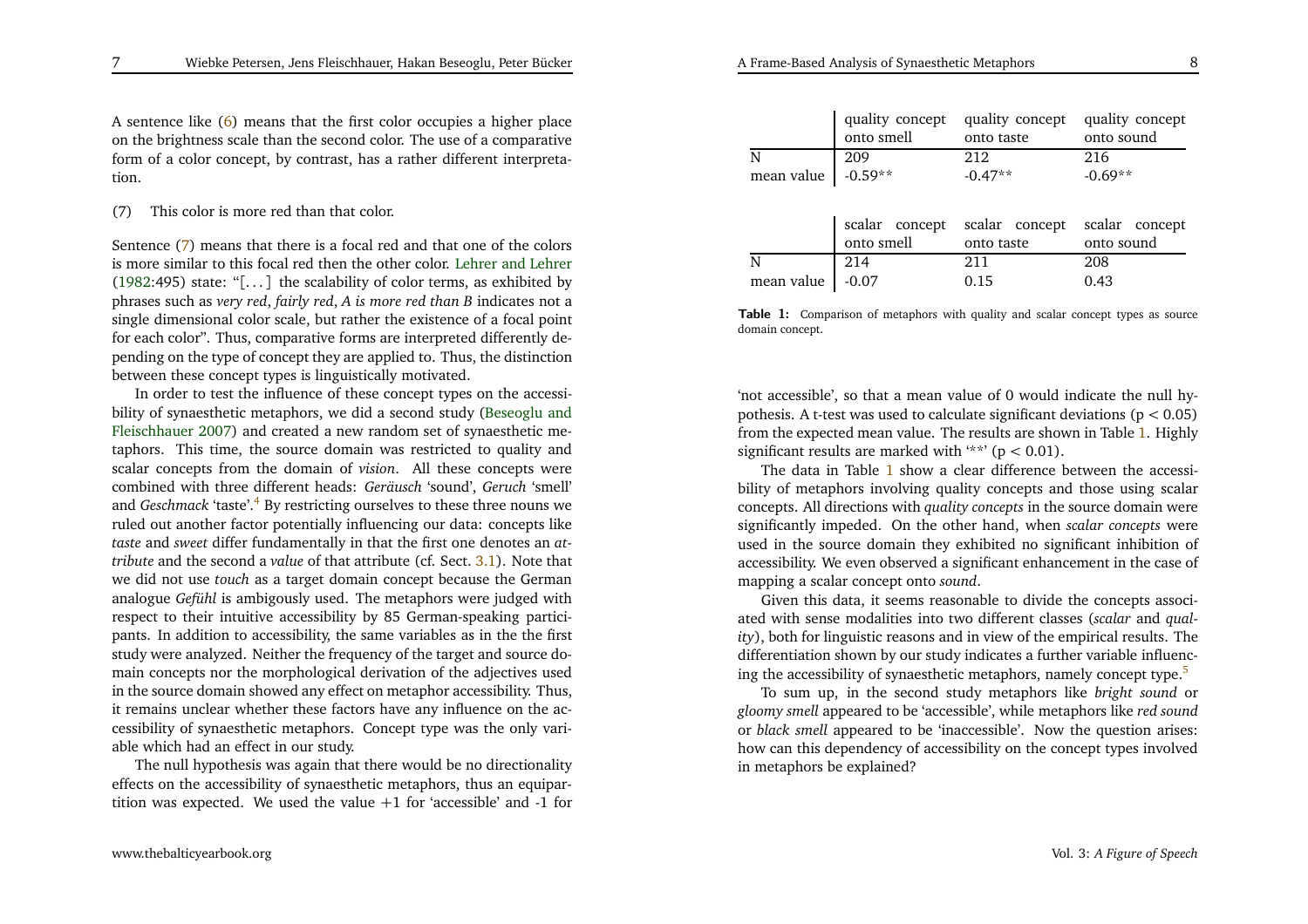#### <span id="page-6-3"></span>**3. <sup>A</sup> FRAME-BASED ANALYSIS OF SYNAESTHETIC METAPHORS**

The empirical findings from the preceding section show that metaphors like *bright sound* or *gloomy smell* were judged 'accessible' by our test subjects, while metaphors like *red sound* or *black smell* were judged 'inaccessible'. In this section, we will presen<sup>t</sup> <sup>a</sup> theoretical approach which could explain why <sup>a</sup> metaphor's accessibility depends on the concep<sup>t</sup> type of its modifier (i.e., the adjective). For that purpose, we will first <sup>g</sup>ive <sup>a</sup> short introduction to our notion of frames[,](#page-11-13) which is based on Petersen [\(2007](#page-11-13)). We will then explain how we analyze non-metaphorical adjective-noun compounds using frames. Finally, we will <sup>g</sup>ive <sup>a</sup> sketch of how our analysis of non-metaphorical adjective-noun compounds canbe applied to the analysis of synaesthetic metaphors and how that could<br>all the change of the could be a state of the could be a state of the could explain the observed differences regarding the accessibility judgements.

#### <span id="page-6-2"></span>*3.1. Introduction to frames*

9

According to [Barsalou](#page-11-14) [\(1992](#page-11-14):21), frames, understood as recursive attribute-value structures, "provide the fundamental representation of knowledge in human cognition". We assume that <sup>a</sup> concep<sup>t</sup> frame consists of <sup>a</sup> set of attribute-value pairs, where each attribute specifies <sup>a</sup> property by which the described concep<sup>t</sup> is characterized. Since attributes specify properties of very different kinds, one could establish an attribute classification with classes like *role attributes* (e.g., DRIVER of <sup>a</sup> car, TEACHER of <sup>a</sup> class, MOTHER of <sup>a</sup> person), *attributive attributes* (e.g., COLOR, LENGTH, TASTE of an object), *part-of attributes* (e.g., ENGINE of a car, HEAD of a person), and so forth (cf. [Guarino](#page-11-15) [1992\)](#page-11-15).<sup>[6](#page-11-16)</sup> However, such <sup>a</sup> classification is of no interest for the presen<sup>t</sup> study. The only claim concerning attributes which we will assume here is that attributes in frames assign unique values to concepts and are thus functional rela-tions. As an example, Fig. [3](#page-6-1) shows a frame for a car drawn in its graph representation, $^7$  $^7$  where arcs are labeled by attributes and nodes by types (the latter are introduced in the remainder of this section).

Values assigned to attributes are frames themselves and determine the concrete realization of the property <sup>g</sup>iven by the attribute. That is, assigning the value red to the attribute COLOR in <sup>a</sup> *car* frame means that <sup>a</sup> car represented by the frame is red. Such values may be eithercomplex or atomic. Atomic values are not structured internally. Exam-

<span id="page-6-1"></span><span id="page-6-0"></span>

Figure 3: An exemplary *car* frame in grap<sup>h</sup> representation.

ples of atomic values in Fig. [3](#page-6-1) are 4-cylinder as a value for CYLINDER or diesel as <sup>a</sup> value for FUEL. By contrast, complex values are themselves represented by frames, meaning that the value is further specified by attributes of its own. For example, our *car* frame contains an attribute ENGINE, whose value is further specified by attributes like DISPLACEMENT, CYLINDER or FUEL. Moreover, attribute values may be rather unspecific, as can be seen with the attributes COLOR, MILEAGE, DISPLACEMENT in the example frame. The recursive structure of frames enables them to represent concepts at many different levels of detail.

Unfortunately, the frame representation as described above imposes no formal restrictions on the values which can be assigned to an attribute. This can lead to such undesirable frames as [SHAPE: red] or [INTENSITY: round], where neither red nor round are generally considered as appropriate values for their respective attributes. We therefore need some means to restrict the set of admissible frames. One solution to this problem, which is common in Com[p](#page-11-18)utational Linguistics (cf. Carpenter [1992](#page-11-18)), is to assign *types* to frames and to order these types in <sup>a</sup> *type signature* with respec<sup>t</sup> to their specificity (e.g., apple is <sup>a</sup> subtype of fruit, which is itself <sup>a</sup> subtype of object). An exemplary type signature is shown in Fig. [4.](#page-7-0) The type signature is enriched with appropriateness conditions (ACs), e.g., *<sup>&</sup>lt;*COLOR:color*<sup>&</sup>gt;* is an AC for the type object. ACs fulfill two tasks: First, they restrict the set of adequate attributes for frames of <sup>a</sup> certain type (e.g., frames of type object may carry the attributes COLOR and SHAPE, but not TASTE). Second, ACs specify the range of appropriate values for each attribute by requiring all values of an attribute to be of at least <sup>a</sup> certain type. Hence if the type fruit carries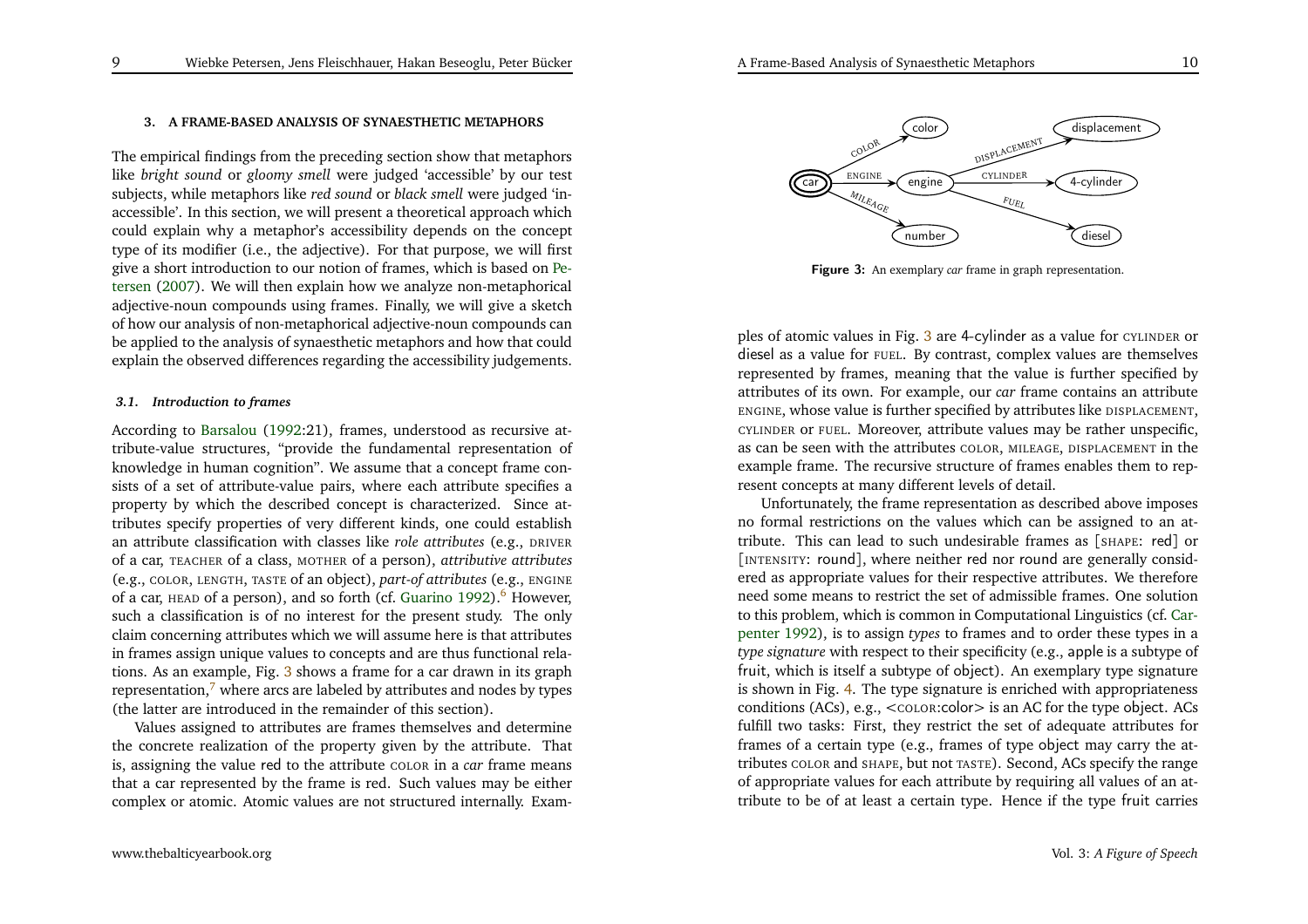

<span id="page-7-2"></span>Figure 4: Example type signature

the AC *<sup>&</sup>lt;*TASTE: taste*>*, this means that the attribute TASTE in <sup>a</sup> frame of type fruit may take only values of type taste or of <sup>a</sup> subtype of taste (e.g., sour, sweet, ...). Note that it is possible to assign to attributesunderspecified values like taste instead of concrete values like sweet.

In order to capture the ontological status of attributes we follow the arguments given in [Guarino](#page-11-15) [\(1992](#page-11-15)) and postulate that in <sup>a</sup> type signature, any attribute must also occur as <sup>a</sup> type, i.e., the attribute set is <sup>a</sup> subset of the type set (for details see [Petersen](#page-11-13) [2007](#page-11-13)). As <sup>a</sup> consequence, an expression such as "taste" can have two different meanings: if it is written as "taste", it refers to the type taste, and if it is written as "TASTE", it refers to the attribute TASTE. For every attribute ATTR the type signature contains an introductory type which carries the AC *<*ATTR: attr*>*. Subtypes inherit all ACs from their supertypes, but may also tighten them up, so that more specific values are prescribed for the attribute <sup>g</sup>iven. E.g., supposing that all apples are round and are represented by frames of type apple, we could tighten up the AC *<sup>&</sup>lt;*SHAPE: shape*>* at type object to *<sup>&</sup>lt;*SHAPE: round*<sup>&</sup>gt;* at type apple. Since our type signatures are monotonic inheritance hierarchies, loosening of ACs is(at least in the standard approach) not allowed. It is important to note

that we require our frames to be well-typed, by which we mean that allattributes occurring in <sup>a</sup> frame have to be declared appropriate in theACs.

<span id="page-7-0"></span> It is common to use natural language expressions as type labels in order to improve readability and to intuitively indicate the intended semantics of the types. However, one should keep in mind that <sup>a</sup> type signature usually orders types of very different semantic categories: that is, they correspond to all kinds of *attributes* (see discussion above), to *attributions* like *red* or *long*, to sortal concepts like *apple*, and so forth. Hence the subtype relation cannot be interpreted in a uniform way. $8$  For example, the relation between *color* and *red* is different from the relation between *fruit* and *apple*: the former relates an attributive attribute to <sup>a</sup> possible value or attribution, the latter relates <sup>a</sup> category to <sup>a</sup> subcategory.

#### *3.2. Frames for adjective-noun compounds*

<span id="page-7-1"></span>Before we can approach synaesthetic metaphors in terms of frames, we need to introduce our frame-based analysis of adjective-noun com-pounds, since all metaphors from Sect. [2](#page-2-1) are in that form.<sup>[9](#page-11-20)</sup> Therefore, we consider the following two example <sup>p</sup>hrases:

- (8) red apple
- (9) sweet apple

Obviously, the composition of *red* and *apple* <sup>y</sup>ields <sup>a</sup> frame with the value of COLOR being red, while the composition of *sweet* and *apple* <sup>y</sup>ields <sup>a</sup> frame with the value of TASTE being sweet:



Both frames differ from the general apple frame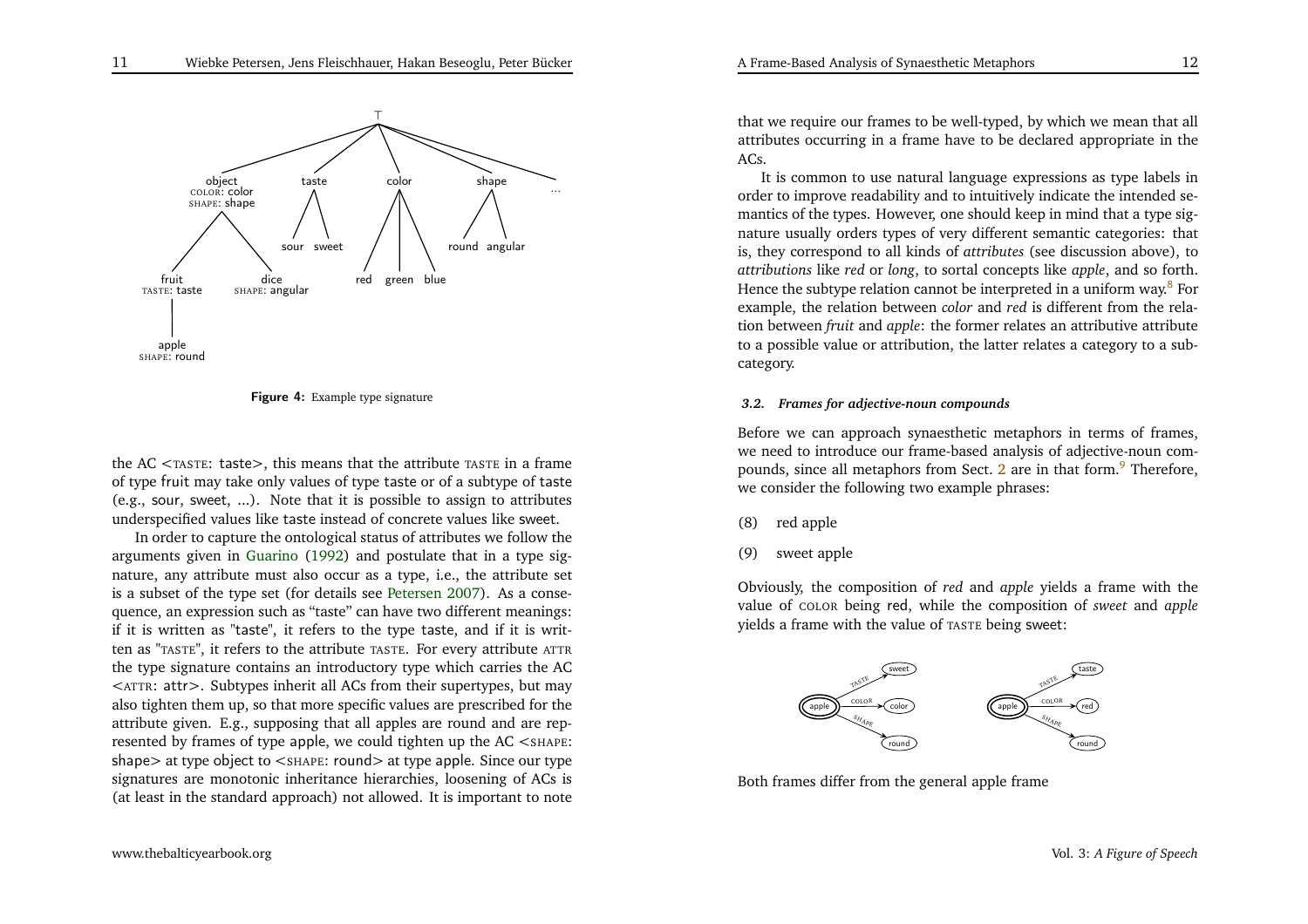<span id="page-8-0"></span>

only with respect to the value of a single attribute.<sup>[10](#page-11-21)</sup> Hence the semantic contribution of the adjective to the compound is twofold: (1) it selectsan attribute and (2) it modifies the attribute value.

<span id="page-8-3"></span>The corresponding type signature in Fig. [4](#page-7-0) reveals an interesting relationship between the selected attribute and the inserted value. The adjective corresponds to <sup>a</sup> type which is <sup>a</sup> subtype of the attribute type. This is not an accidental, but rather <sup>a</sup> systematic relationship followingfrom our definition of type signatures. First of all, we claim that each that is a structure in the form attribute ATTR is introduced into the type signature by an AC of the form *<*ATTR: attr*<sup>&</sup>gt;* at some type Intro(ATTR), which means that only frames of <sup>a</sup> subtype of attr are appropriate values for ATTR. Secondly, we say that ACs are monotonically inherited by subtypes (cf. Sect. [3.1\)](#page-6-0) and that subtypes may not loosen inherited ACs, but only tighten them up. This guarantees that any appropriate value val of an attribute ATTR has to be <sup>a</sup> subtype of attr. In such <sup>a</sup> case we say that the attribute ATTR is an *upper attribute* (UA) of the type val. If ATTR is minimal in the sense that it is the most specific upper attribute of val, then ATTR is said to be the *minimal upper attribute* (MUA) of val (cf. [Petersen](#page-11-13) [2007](#page-11-13)). E.g., the MUA of red in Fig. [4](#page-7-0) would be COLOR since color is the minimal supertype of red which is also used as an attribute in some AC (i.e., *<*COLOR: color*<sup>&</sup>gt;* at type object).

Coming back to the problem of adjective-noun compounds, we assume that in general the attribute selected by the adjective is the MUA of the type it corresponds to. For our discussion here it does not matter whether one supposes that adjectives constitute their own semantic frames or not. Reasonable frames for the adjectives *red* and *sweet* would be





<span id="page-8-1"></span>

**Figure 5:** Type signature for examples [\(10\)](#page-8-0) and [\(11\)](#page-9-0)

<span id="page-8-2"></span>with an open possessor argument. The possessor argumen<sup>t</sup> has only one attribute, namely being the dimension along which the adjectivepredicates. This dimension is the MUA of the attribute's value. $11$ 

#### *3.3. Using frames to model synaesthetic metaphors*

<sup>A</sup> Frame-Based Analysis of Synaesthetic Metaphors

In what follows, we will concentrate on <sup>a</sup> frame-based analysis of synaesthetic metaphors. We claim that, in principle, our language processing system can process simple metaphorical expressions in pretty much the same way as non-metaphorical ones, as long as they come in the form of adjective-noun compounds. Our analysis from the precedingsection should therefore also account for the metaphors from Sect. [2.](#page-2-1) As discussed there, the accessibility of synaesthetic metaphors heavily depends on whether the modifying adjective is <sup>a</sup> quality concep<sup>t</sup> or <sup>a</sup> scalar concept. We use the following examples to illustrate our analysis of synaesthetic metaphors using frames:

(10) quiet smell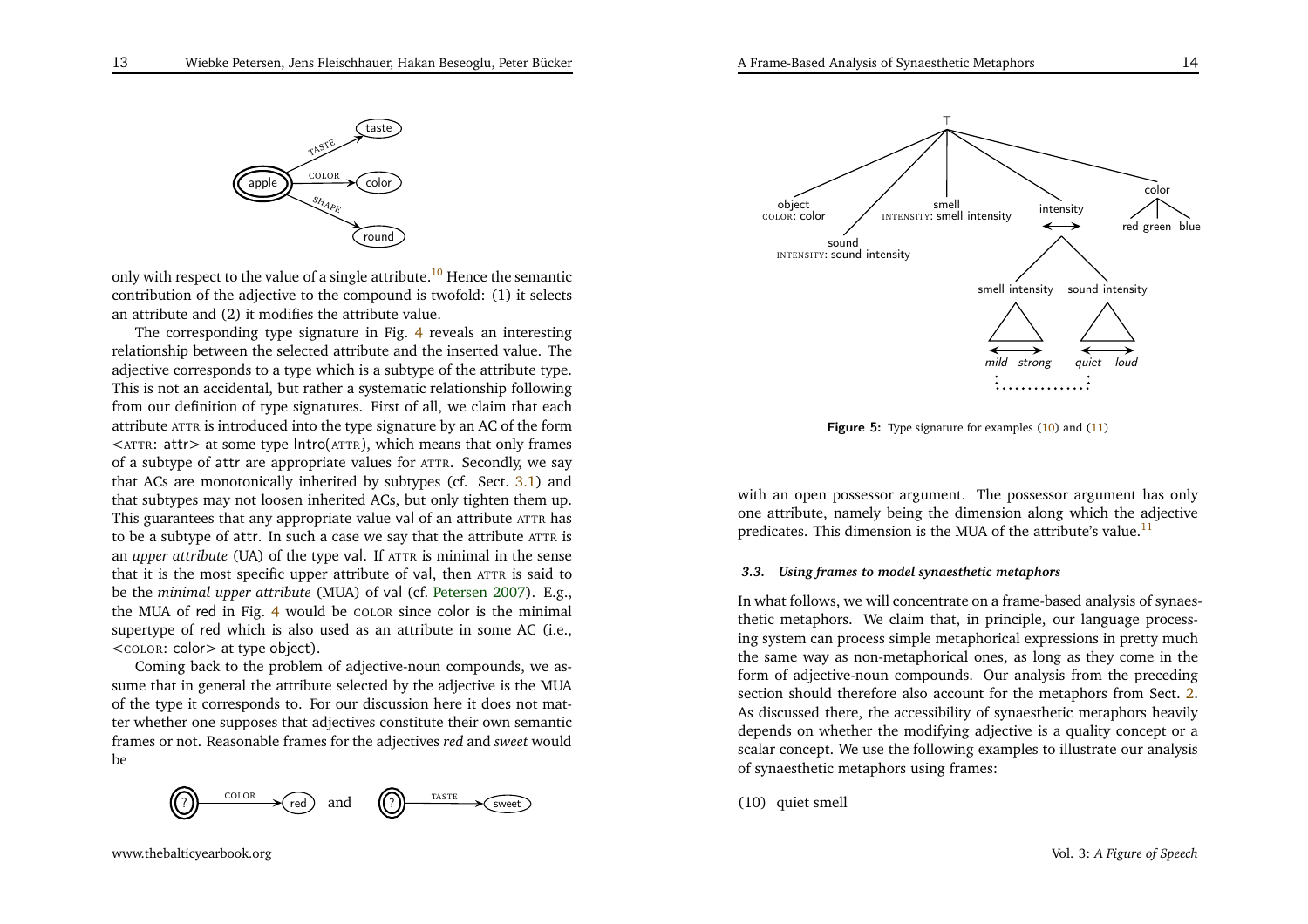#### (11) red smell

Along with these examples we assume <sup>a</sup> type signature containing (among other types) <sup>a</sup> type intensity which introduces an intensity scale into the type signature (see Fig. [5\)](#page-8-1). The type intensity is <sup>a</sup> supertype of both smell intensity and sound intensity. The former one is <sup>a</sup> scale of smell intensities, containing the antonyms mild and strong as its extremes. The latter one is <sup>a</sup> scale of sound intensities, containing quiet and loud as its extremes. Since we only use intensity, but not smell intensity or sound intensity, as an attribute, the MUA of all four types is INTENSITY. The types smell intensity and sound intensity fulfill two tasks: first, each establishes its own particular specification of the intensity scale and second, they are referred to in the ACs at the types sound and smell in order to adequately restrict the values of the attribute IN- TENSITY with respec<sup>t</sup> to the frame node to which INTENSITY is attached. Hence in frames of type smell the value of INTENSITY is restricted to subtypes of smell intensity, while in frames of type sound it is restricted to subtypes of sound intensity.

Although it seems like an arbitrary choice to assume that neither smell intensity nor sound intensity are used as attributes, we think that there are good reasons to do so. Imagine <sup>a</sup> dog <sup>p</sup>ile with <sup>a</sup> very intense smell: <sup>a</sup> frame for such <sup>a</sup> concep<sup>t</sup> certainly has an attribute SMELL whose value is <sup>a</sup> frame of type smell. Inside such <sup>a</sup> *smell* frame, an attribute INTENSITY makes more sense than an attribute SMELL INTENSITY since the context is already restricted to attributes pertaining to *smell*. As another example, consider <sup>a</sup> frame for the concep<sup>t</sup> of <sup>a</sup> personal computer. Of course one would say that <sup>a</sup> computer has <sup>a</sup> volume (i.e., <sup>a</sup> sound intensity), but it is not the volume of the computer itself, but rather the intensity of the sound of its fans, so there would be an attribute FAN, which itself has a value with an attribute sounp, which again has a value with an attribute INTENSITY. One can still introduce some kind of shortcut attribute named VOLUME in the *personal computer* frame whose value refers to the value of the attribute INTENSITY in the *sound* frame.

According to our analysis of adjective-noun compounds, [\(10\)](#page-8-0) wouldresult in <sup>a</sup> frame like



<span id="page-9-0"></span>But according to the type signature in Fig. [5,](#page-8-1) the possible values for INTENSITY in <sup>a</sup> *smell* frame must be subtypes of smell intensity. The type quiet, however, is no subtype of smell intensity and the frame is thus invalid. In order to explain why this metaphor is grasped anyway, we assume that the invalid frame is *re*interpreted by drawing an analogyfrom quiet to mild:

$$
\underbrace{\text{Smell}}\text{INTENSITY}\xrightarrow{\text{mild}}\text{mild}\sim\text{quiet}
$$

Since both quiet and mild belong to the lower section of their respective scales, since these scales are both specifications of the scale which is introduced at type intensity, and since quiet and mild are linked by sharing the same MUA INTENSITY, it seems reasonable to draw an analogy between quiet and mild. So basically, the metaphorical expression *quiet smell* is analyzed like the non-metaphorical expression *red apple*. The only difference is that the resulting frame of the first expression needs an extra reinterpretation step in order to make it valid with respec<sup>t</sup> to the ACs.

In contrast to [\(10\)](#page-8-0), example [\(11\)](#page-9-0) *red smell* fails to be interpretable. This follows from the fact that the MUA of red is COLOR, which is not anadequate attribute for <sup>a</sup> frame of type smell:



<sup>A</sup> reinterpretation of an attribute value is only possible if the attribute is licensed by the ACs. In the example <sup>p</sup>hrase *red smell*, the attribute COLOR is not licensed by the ACs of type smell, so the frame must be invalid, regardless of the value assigned to COLOR. The ability to reinterpret *quiet smell* results from the fact that the MUA of quiet already is an attribute of the *smell* frame and that an analogy can be drawnbetween quiet and mild (indicated by the dotted line in Fig. [5\)](#page-8-1).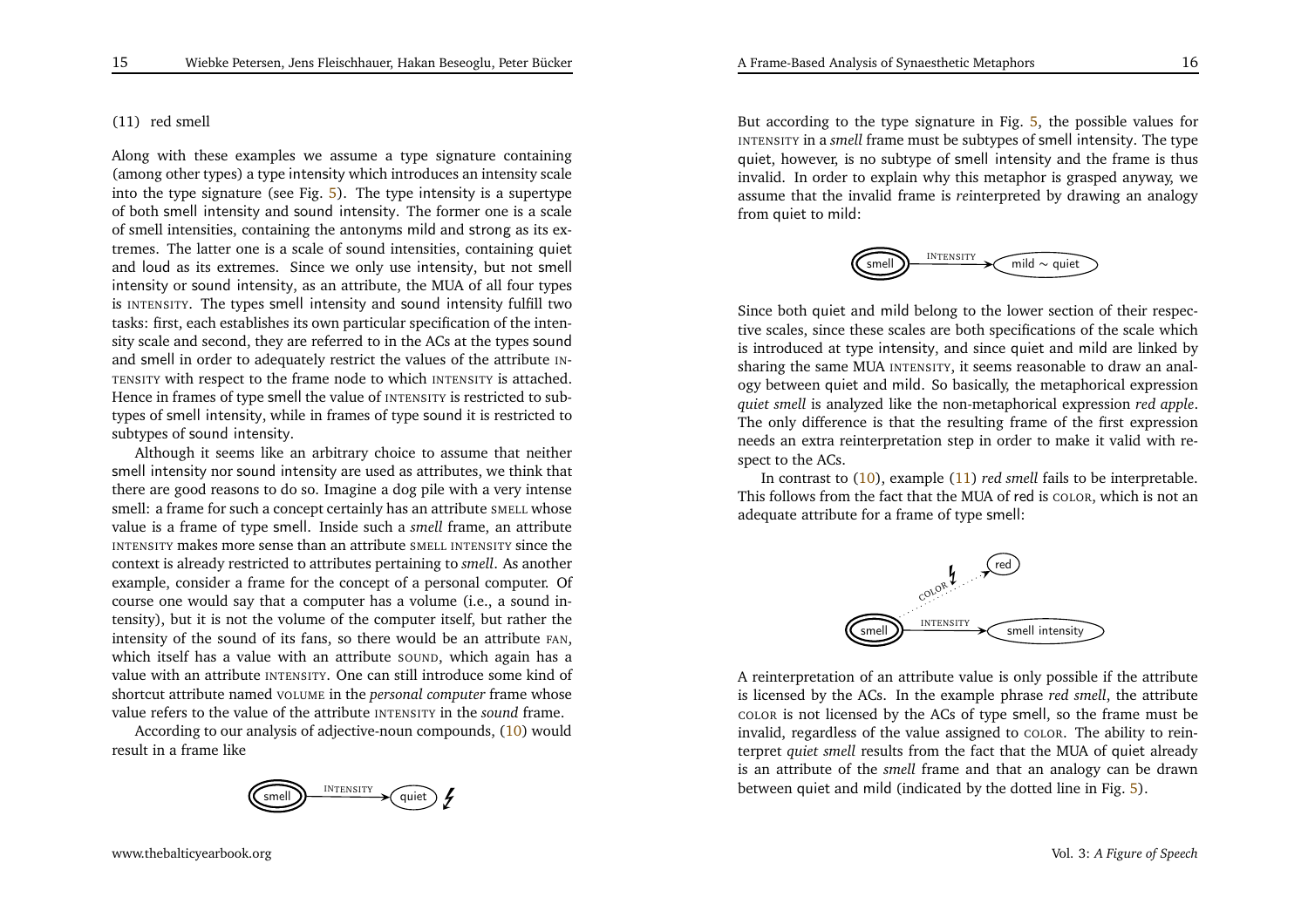#### **4. CONCLUSION**

<span id="page-10-0"></span>In the previous section we presented our analysis of synaesthetic meta<sup>p</sup>hors using frames. We applied <sup>a</sup> technique originally developed for the analysis of non-metaphorical adjective-noun compounds to the analysis of metaphorical adjective-noun compounds and discovered that there are (at least) two kinds of frames resulting from this approach: (1) frames bearing inadequate attributes and (2) frames having inappropriate values for certain (adequate) attributes. Metaphors corresponding to frames of type (1) seem to be uninterpretable, while metaphors of type (2) can be comprehended as long as it is possible to reinterpret the inappropriate value as an appropriate value. This reinterpretation depends on whether the two values share <sup>a</sup> common MUA and lie on the same <sup>p</sup>hase of <sup>a</sup> scale. Hence our frame approach models the em<sup>p</sup>irical findings presented in Sect. [2](#page-2-1) by stating that synaesthetic meta<sup>p</sup>hors with scalar concepts as modifiers are more likely to be accessible than synaesthetic metaphors with quality concepts in the modifier position. These findings cannot be explained in terms of directionality ofmetaphorical mapping.

<span id="page-10-1"></span>We are aware that our frame-based analysis of synaesthetic meta<sup>p</sup>hors presented in the preceding section depends on several modeling decisions. For example, the MUA of <sup>a</sup> type may change, whenever the order of the types in the type hierarchy is changed. However, seeing *red* as <sup>a</sup> special kind of *color* and thus modeling red as <sup>a</sup> subtype of color seems very <sup>p</sup>lausible to us. Also the decision to stipulate that *sound intensity* and *smell intensity* are special kinds of *intensity* is reasonable. Furthermore, the analysis depends on the hypothesis that an inappropriate value may be reinterpreted by an appropriate value if both are connected by <sup>a</sup> shared MUA and if they bear an analogy to each other, while an inadequate attribute has to be rejected and can thus never enter <sup>a</sup> frame. This hypothesis seems reasonable, too, since grasping an inadequate attribute cognitively involves more than drawing <sup>a</sup> simpleanalogy.

 As discussed in the preceding section, the frame-based approach to the analysis of adjective-noun compounds provides an explanatory approach to the fact that <sup>a</sup> synaesthetic metaphor with <sup>a</sup> scalar adjective like *quiet smell* is predominantly judged accessible [\(Werning](#page-11-6) *et al.* [2006](#page-11-6):2370) in spite of violating the directionality hierarchy. Remember

that the metaphor *quiet smell* is <sup>a</sup> mapping of *sound* onto *smell*, which is significantly impeded according to the mentioned directionality studies. Hence the scalar vs. qualitative distinction is more crucial for the accessibility of synaesthetic metaphors than the directionality hierarchy. The empirical results concerning this distinction are reflected by the framebased analysis and the described step of reinterpretation since quality and scalar concepts differ with regard to the MUA of their respectivetypes.

 However, we are aware of the fact that some empirical findings, even in our own data, contradict our hypotheses. For example, the metaphor *dark smell* was [j](#page-11-10)ud[g](#page-11-10)ed nearly inaccessible (Beseoglu and Fleischhauer [2007](#page-11-10):714), while an expression like *red sweet* shows higher accessibility results than our account predicts. We expec<sup>t</sup> that *red sweet* is not analyzed by simply reinterpreting attribute values of <sup>a</sup> *sweet* frame. Instead, while processing *red sweet*, <sup>a</sup> more complex *fruit* frame is constructed which states that red fruits are more likely to taste sweet than green ones. <sup>A</sup> formal frame-based account for approaching such more general metaphors still needs to be developed. Also, more empiricalresearchhas to be done in order to test our hypotheses.

Petersen and Werning [\(2007](#page-11-23)) discusses the cognitive adequacy of the frame model for the decomposition of concepts. It has been shown that by applying the paradigm of object-related neural synchronization, <sup>a</sup> biologically motivated model for the cortical implementation of frames can be developed. The presen<sup>t</sup> study confirms once more our confidence in the frame approach by showing that the presented em<sup>p</sup>irical data can be directly explained in our model. Hence we follow Barsalou in his statement, cited above, that frames provide the fundamental representation of knowledge in human cognition.

**Acknowledgement:** The research presented in this paper was supported by the *Deutsche Forschungsgemeinschaft* within the *Forschergruppe* FOR 600.

#### **Notes**

 $1$ We do not consider emotions to be perceptual concepts and thus exclude them from our analysis.

 $^{2}$  $^{2}$  $^{2}$ The source and target domain concepts that were used are listed in Appendix [A.](#page-11-24)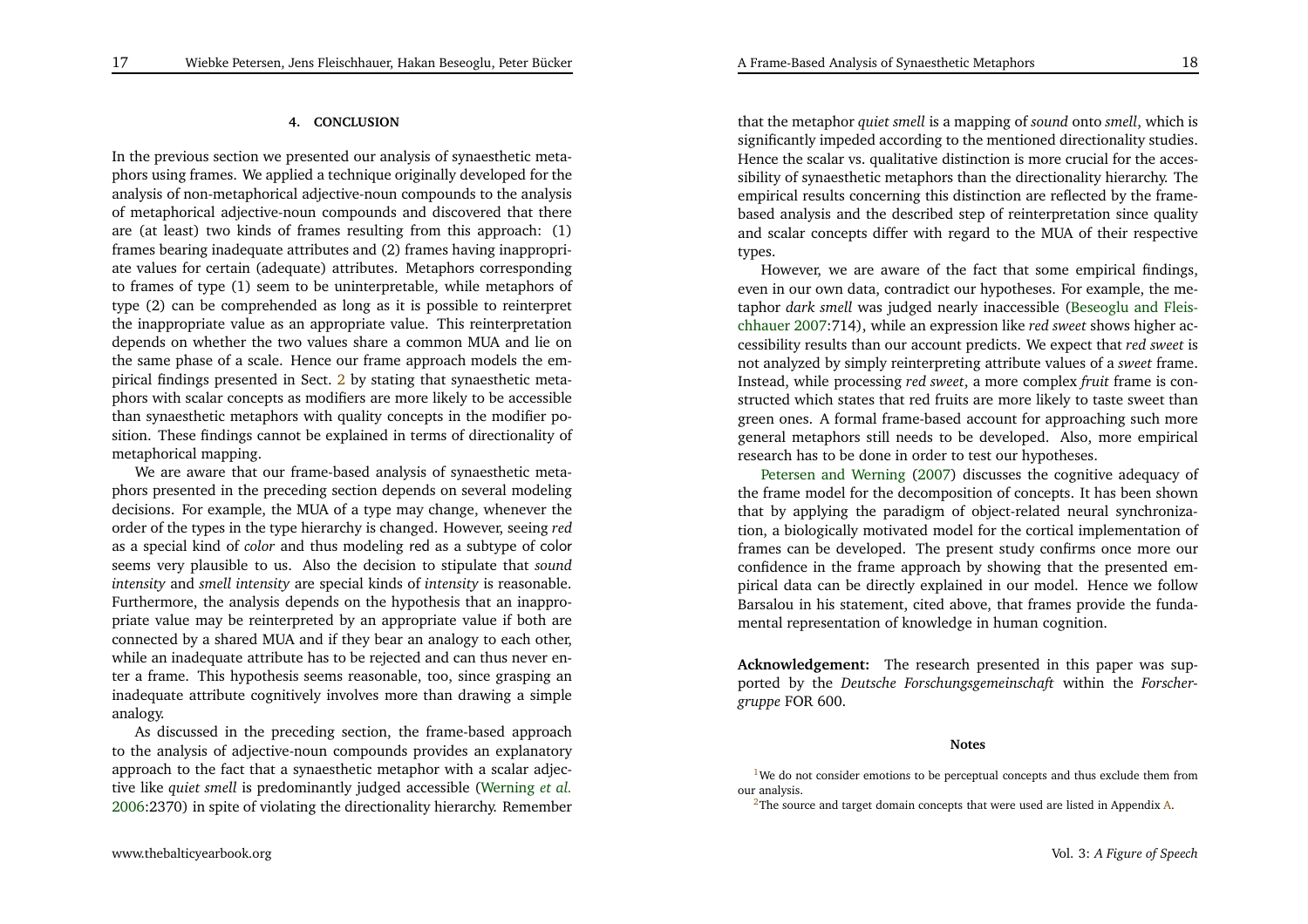### <span id="page-11-25"></span><span id="page-11-18"></span><span id="page-11-15"></span><span id="page-11-14"></span><span id="page-11-10"></span><span id="page-11-7"></span><span id="page-11-1"></span><span id="page-11-0"></span>[3](#page-4-6)For details see [Werning](#page-11-6) *et al.* [\(2006\)](#page-11-6).

 $\frac{4}{5}$  $\frac{4}{5}$  $\frac{4}{5}$ The source and target domain concepts that were used are listed in Appendix [B.](#page-12-1)

<sup>[5](#page-5-4)</sup>In a yet unpublished study, Beseoglu, Kiguradze, and Fleischhauer acquired the same results regarding Georgian speakers and Georgian metaphors. It is also the case in Geor<sup>g</sup>ian that scalar concepts appear to be better modifiers than quality concepts.

 $<sup>6</sup>$  $<sup>6</sup>$  $<sup>6</sup>$ In this paper, attributes are written in small capitals and types are written in a san-</sup> s-serif font.

 $\sqrt{7}$  $\sqrt{7}$  $\sqrt{7}$ Apart from the graph representation, we also use a matrix representation. which is more suited for embedding frames in text. In this form, <sup>a</sup> frame is embraced in square brackets and contains <sup>a</sup> list of attribute-value pairs in the form 'ATTRIBUTE: value', where each value may again be <sup>a</sup> frame embraced in square brackets.

 $8$ For a comprehensive discussion of these problems consult the literature on formal ontologies (cf. [Guarino](#page-11-15) [1992](#page-11-15); [Guarino](#page-11-25) and Welty [2000](#page-11-25)).

 $9$ The analysis given here is taken from a simple frame-based language processing system which aims at the translation of natural-language expressions to frames on <sup>a</sup> best-effort basis.

 $10$ To simplify matters, we use greatly reduced frames which only contain a small fraction of the concept's content, especially leaving out all syntactic information. In <sup>a</sup> frame-based language processing system, the frames shown here would occur as subframes of larger frames representing language signs as <sup>a</sup> whole and containing, besides the semantic content, also syntactic information. Modeling such frames would go beyondthe scope of this paper.

 $11$ Note that in most frame-based language processing systems, frames with empty argumen<sup>t</sup> nodes cannot be expressed.

#### **References**

- Baayen, R., R. Piepenbrock, and L. Gulikers 1995. *The CELEX lexical database (release 2)*. Philadelphia, PA: Linguistic Data Consortium, University of Pennsylvania. (CD-ROM).
- Barsalou, L. W. 1992. Frames, concepts, and conceptual fields. In A. Lehrer and E. F. Kittay (eds.), *Frames, Fields, and Contrasts*, pp. 21–74. Hillsdale NJ: Lawrence ErlbaumAssociates Publishers.
- Beseoglu, H. and J. Fleischhauer 2007. Dimension and quality concepts in synaesthetic metaphors. In S. Vosniadou, D. Kayser, and A. Protopapas (eds.), *Proceedings of EuroCogSci07*, pp. 710–715. Delphi: Lawrence Erlbaum Associates.
- Black, M. 1962. *Models and metaphor*. Ithaca, NY: Cornell University Press.
- Carpenter, B. 1992. *The Logic of Typed Feature Structures*. Cambridge Tracts in TheoreticalComputer Science 32. Cambridge, UK.
- Guarino, N. 1992. Concepts, attributes and arbitrary relations: some linguistic and ontological criteria for structuring knowledge bases. *Data and Knowledge Engineering*8(3):249–261.
- Guarino, N. and C. A. Welty 2000. <sup>A</sup> formal ontology of properties. In *EKAW '00: Pro*ceedings of the 12th European Workshop on Knowledge Acquisition, Modeling and Man*agement*, pp. 97–112. London.
- Lakoff, G. and M. Johnson 1980. *Metaphors we live by*. Chicago: University of ChicagoPress.

<span id="page-11-24"></span><span id="page-11-23"></span><span id="page-11-22"></span><span id="page-11-21"></span><span id="page-11-20"></span><span id="page-11-17"></span><span id="page-11-16"></span><span id="page-11-13"></span><span id="page-11-12"></span><span id="page-11-9"></span><span id="page-11-6"></span><span id="page-11-5"></span><span id="page-11-4"></span><span id="page-11-3"></span><span id="page-11-2"></span>Lehrer, A. and K. Lehrer 1982. Antonymy. *Linguistics and Philosophy* 5:483–501.

- Petersen, W. 2007. Representation of concepts as frames. In J. Skilters, F. Toccafondi, and G. Stemberger (eds.), *Complex Cognition and Qualitative Science*, vol. <sup>2</sup> of *The Baltic International Yearbook of Cognition, Logic and Communication*, pp. 151–170. Universityof Latvia.
- <span id="page-11-8"></span>Petersen, W. and M. Werning 2007. Conceptual fingerprints: Lexical decomposition by means of frames - <sup>a</sup> neuro-cognitive model. In U. Priss, S. Polovina, and R. Hill (eds.), *Conceptual Structures: Knowledge Architectures for Smart Applications, Proceedings of ICCS 2007*, vol. 4604, pp. 415–428.
- <span id="page-11-19"></span>Shen, Y. 1997. Cognitive constraints on poetic figures. *Cognitive Linguistics* 8(1):33–71. Ullmann, S. 1967. *The principles of Semantics*. Oxford.
- Werning, M., J. Fleischhauer, and H. Beseoglu 2006. The cognitive accessibility of synaesthetic metaphors. In R. Sun and N. Miyake (eds.), *Proceedings of the Twenty eighthAnnual Conference of the Cognitive Science Society*, pp. 2365–70. London.
- Williams, J. M. 1976. Synesthetic adjectives: <sup>A</sup> possible law of semantic change. *Language*52(2):461–478.
- <span id="page-11-11"></span> Yu, N. 2003. Synesthetic metaphor: <sup>A</sup> cognitive perspective. *Journal of Literary Semantics*32(1):19–34.